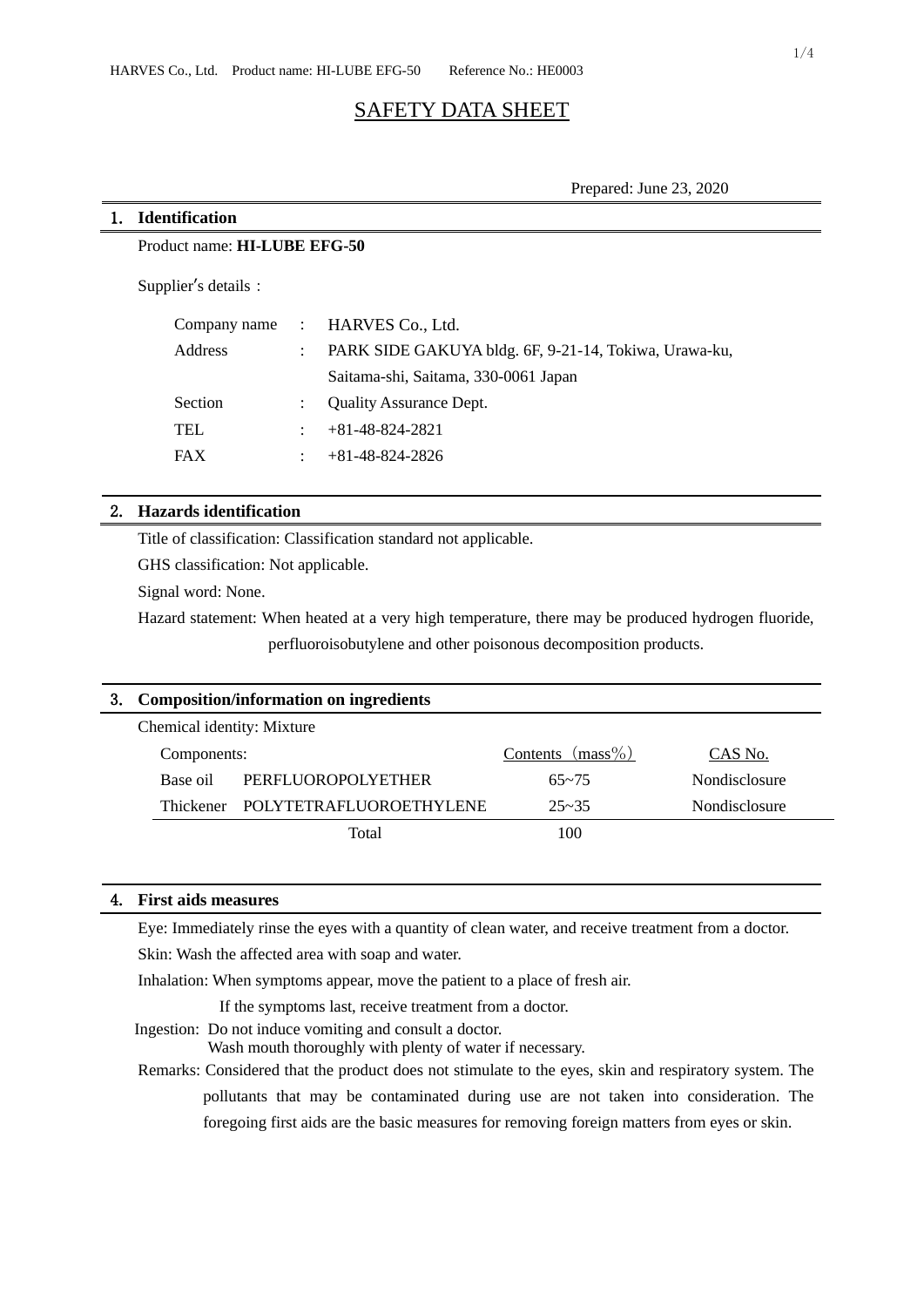### 5. **Fire-fighting measures**

Extinguish method: When fire is strong enough to threaten thermal decomposition of the product, wear complete protecting clothing including helmet, self respirator, fireproof clothing, protective bands for arms, body and legs, and head protective device. It is considered that there will be no anomalous effects during extinguishing activities. Avoid inhaling decomposition products generated by fire. When exposed to flames, spray water to cool the container and thus prevent bursting.

Fire extinguishing agent: Nonflammable.

Remarks: When exposed to an extremely high temperature, poisonous thermal decomposition products including hydrogen fluoride may be produced.

# 6. **Accidental release measures**

# Remove fire from the environment.

Absorb spill with rag, etc. and place in a chemical waste container.

### 7. **Handling and storage**

Handling: Do not inhale vapor for a long time. Do not inhale thermal decomposition products. (Do not use in rooms where a kerosene stove or a gas stove is installed.) Do not smoke in working places. Smoking is allowed after washing hands well after work. Do not smoke cigarette that the product adhered to.

Intake prevention: While in use of the product, eating, drinking or smoking is prohibited. Places adhered to the product should be thoroughly washed with soap and water. Not the expected route of exposure.

Storage: Store in an ordinary storage.

Explosion protection: Nonflammable.

Remarks: Keep the product from being exposed to a high temperature exceeding 200℃.

#### 8. **Exposure controls/ personal protection**

Control concentrations: Not established.

Allowable concentrations: Not established.

Equipment measures: Use in a well-ventilated place. When ventilation is not satisfactory, use adequate respiratory protective devices.

Protective devices and individual protection:

Respiratory protective devices: Not necessary in case of normal handling.

Protective goggles: Wear protective eyeglasses or chemical safety goggles if oil mist generated. Protective gloves: Wear oil-resistant gloves when prolonged or frequently repeated

#### contact could occur.

Protective clothing: Not necessary in case of normal handling.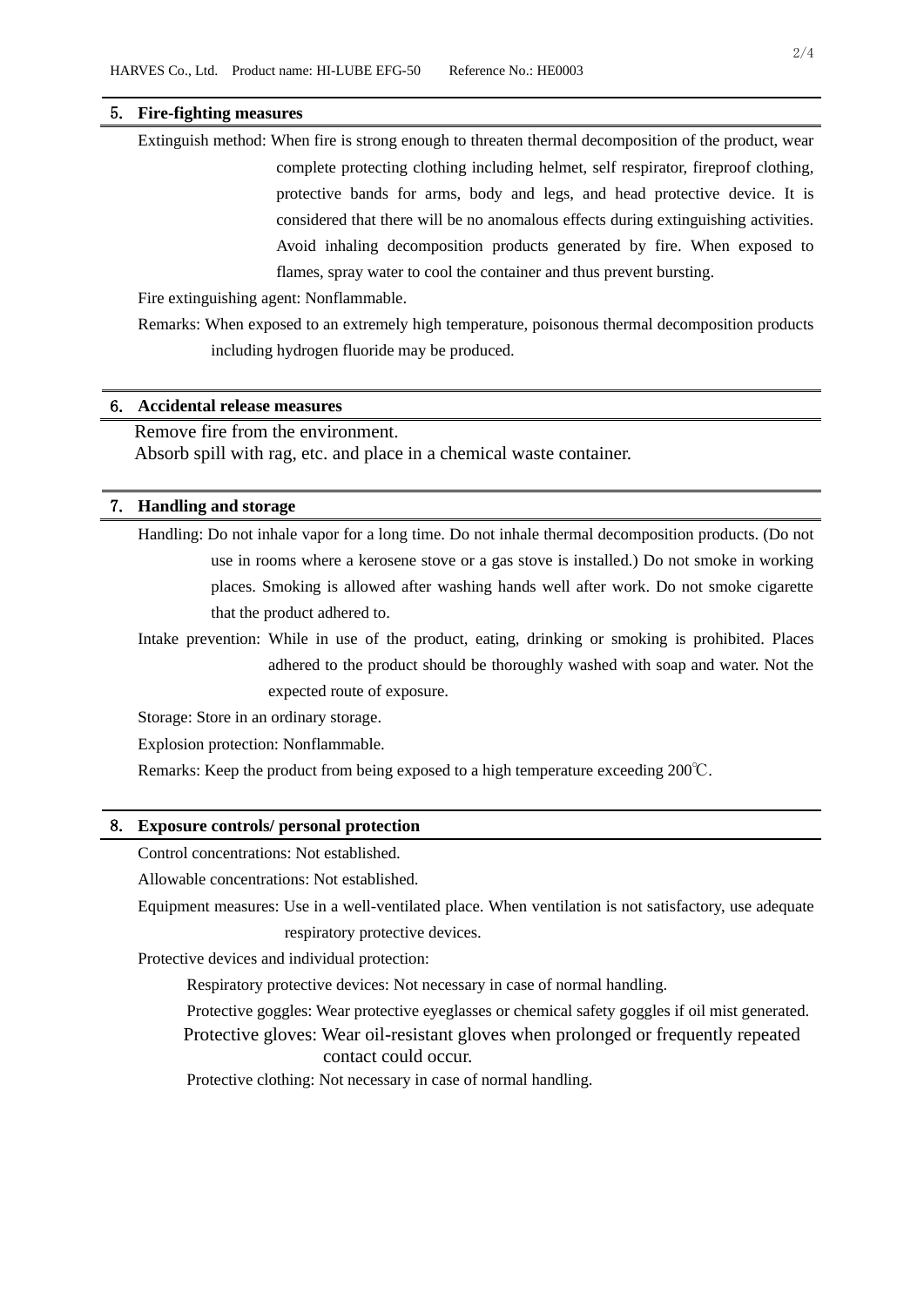# 9. **Physical and chemical properties**

| Appearance, etc. | $\mathcal{L}$             | White Paste.                    |
|------------------|---------------------------|---------------------------------|
| Dropping point   |                           | None.                           |
| Evaporation      |                           | None                            |
| Water solubility | $\mathbb{R}^{\mathbb{Z}}$ | Not soluble.                    |
| Flash point      |                           | None.                           |
| Density          |                           | Approx. $1.9$ g/cm <sup>3</sup> |

### 10.**Stability and reactivity**

| Combustibility                   |                | Nonflammable.                                   |
|----------------------------------|----------------|-------------------------------------------------|
| Substances to be avoided         | $\bullet$      | Stable to most chemicals including strong acid, |
|                                  |                | strong alkali and halogen.                      |
| Poisonous decomposition products | $\mathbb{R}^2$ | Reference "Harmfulness Information"             |
| Stability                        |                | Stable.                                         |
| Reactivity                       |                | Dangerous polymerization not occurring.         |
|                                  |                |                                                 |

## 11.**Toxicology information**

Eye: Considered little stimulation to eyes.

Skin: Considered little stimulation to skin.

Inhalation: Considered no harm if thermal decomposition due to overheat does not occur.

Ingestion: Little possibility of swallow of the product. It is considered no harm.

Other harmful information: Temporary thermal decomposition products of the product are hydrogen fluoride and per fluorinated acid fluorides.

> At the temperature of 300℃ or higher, perfluoroisobutylene may be produced through thermal decomposition of the product. The proportion of generating perfluoroisobutylene is 1/1000 or less of the proportion of generating primary thermal decomposition products.

### 12.**Ecological information**

Ecological toxicity: This substance of low solubility shows no toxicity to aquatic microorganisms.

### 13.**Disposal considerations**

Method of discard: Adequately dispose in the respective company according to the control of the rules and regulations concerned, or entrust to an industrial waste contractor. Recycle, if possible.

#### 14.**Transport information**

UN No.: Not applicable.

UN Classification (IMO): Not applicable.

UN Classification (ICAO): Not applicable.

IATA: Not applicable.

Cautions: Refer to the general cautions noted in "Cautions for handling and storage".